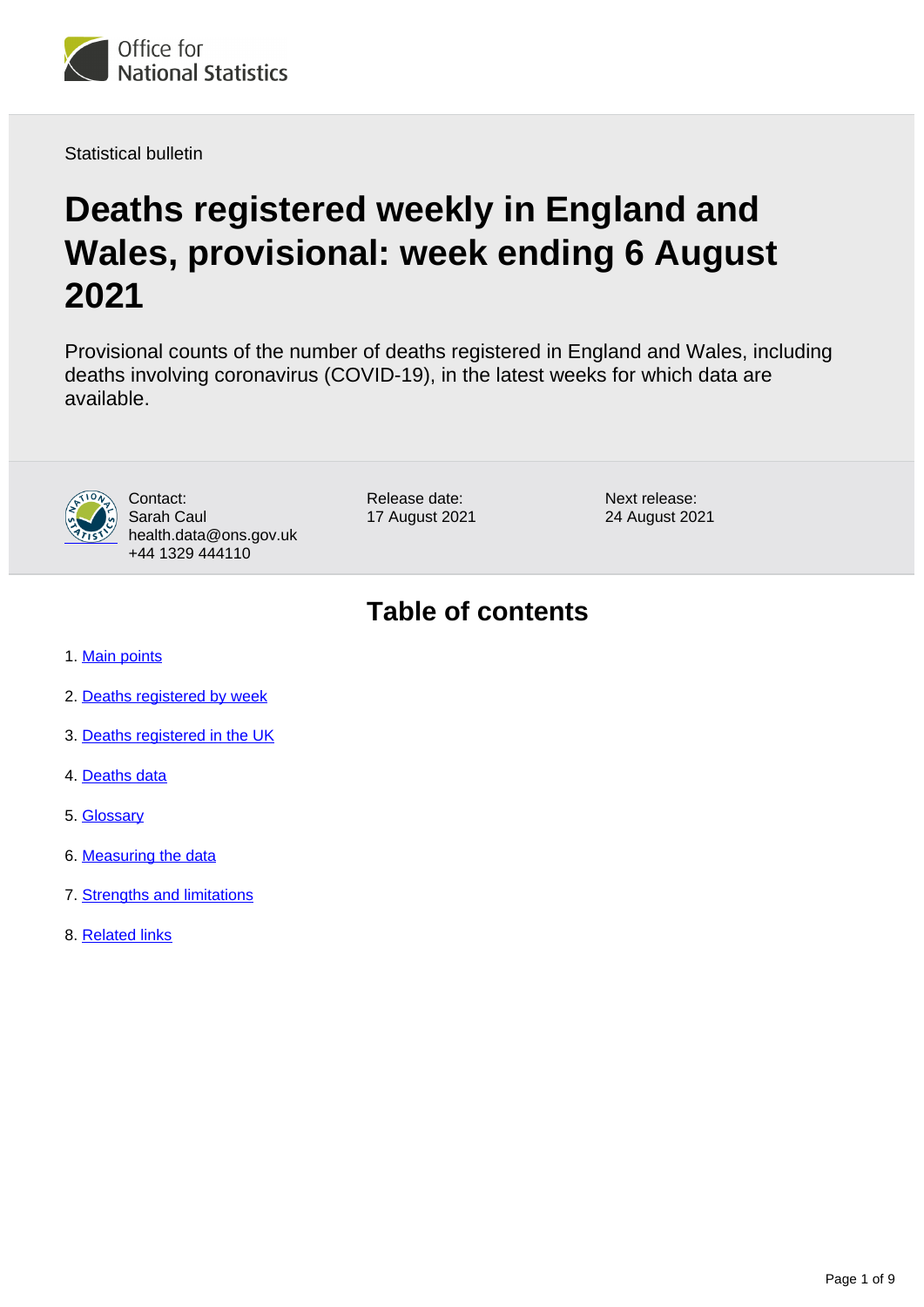## <span id="page-1-0"></span>**1 . Main points**

- There were 10,187 deaths in England and Wales registered in the week ending 6 August 2021 (Week 31); this was 52 more deaths than the previous week (Week 30) and 12.7% above the five-year average (1,151 more deaths).
- The number of deaths registered in England in the week ending 6 August 2021 (Week 31) was 9,537; this was 56 more deaths than the previous week (Week 30) and 13.1% above the five-year average (1,101 more deaths).
- The number of deaths registered in Wales in the week ending 6 August 2021 (Week 31) was 634; this was 7 fewer deaths than the previous week (Week 30) and 10.8% above the five-year average (62 more deaths).
- Of the deaths registered in Week 31 in England and Wales, 527 mentioned "novel coronavirus (COVID-19)", accounting for 5.2% of all deaths; this was an increase compared with Week 30 (404 deaths).
- The number of deaths involving COVID-19 in England increased to 502 in Week 31 compared with 389 in Week 30; for Wales, deaths involving COVID-19 increased to 22 in Week 31 compared with 13 in Week 30.
- The number of deaths registered in the UK in the week ending 6 August 2021 was 11,589, which was 1,283 more than the five-year average; of deaths registered in the UK in Week 31, 609 involved COVID-19, that is, 141 more than in Week 30.

### <span id="page-1-1"></span>**2 . Deaths registered by week**

### **Figure 1: The number of deaths registered in Week 31 was above the five-year average in England and in Wales**

**Number of deaths registered by week, England and Wales, 28 December 2019 to 6 August 2021**

### **Notes:**

- 1. Figures exclude deaths of non-residents.
- 2. Based on date a death was registered rather than occurred.
- 3. All figures for 2020 and 2021 are provisional.
- 4. The number of deaths registered in a week are affected when bank holidays occur.
- 5. The average for 2015 to 2019 provides a comparison of the number of deaths expected per week in a usual (non-pandemic) year.

### **Download the data**

### [.xlsx](https://www.ons.gov.uk/visualisations/dvc1524/fig1/datadownload.xlsx)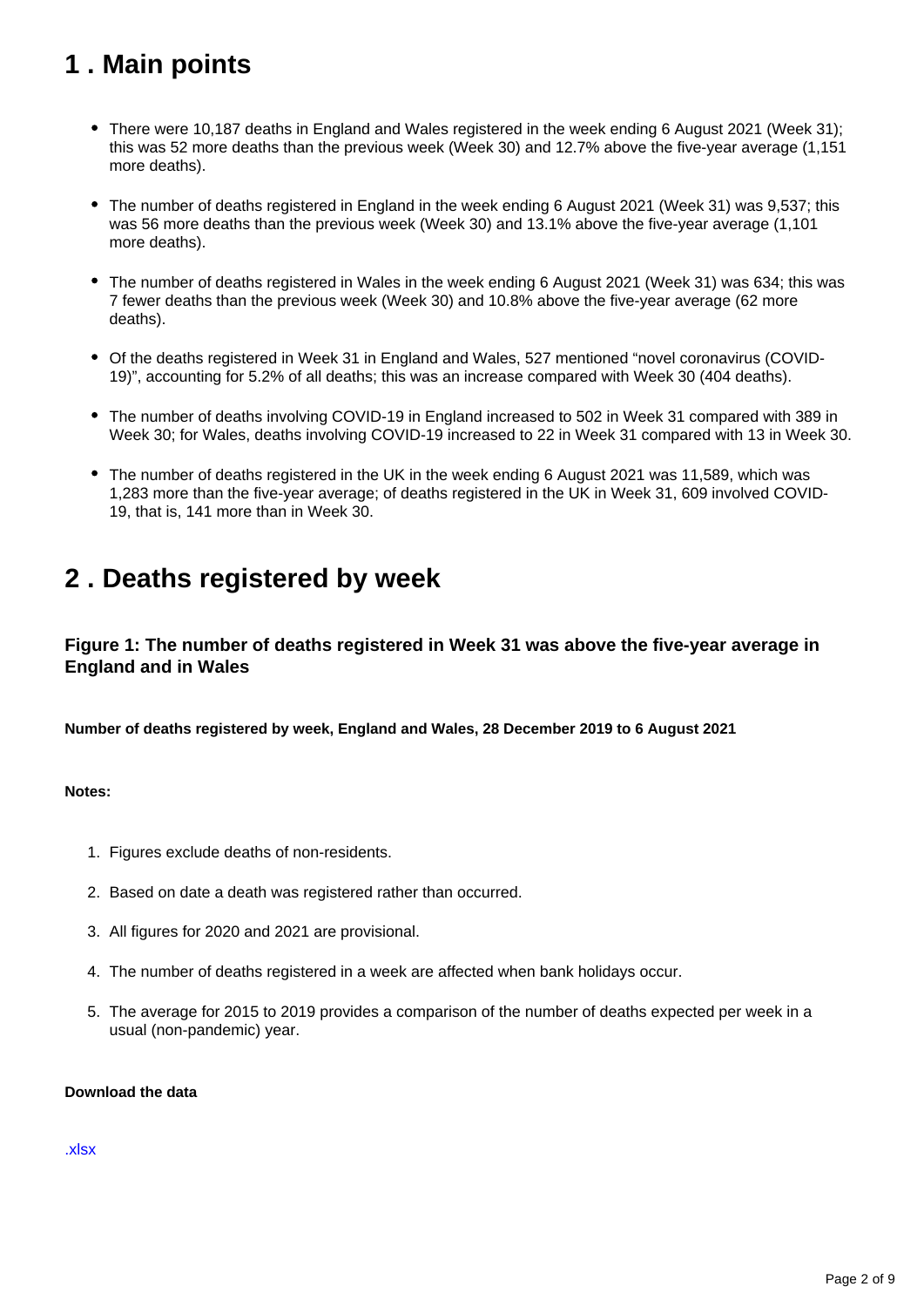The provisional number of deaths registered in England and Wales increased from 10,135 in Week 30 (week ending 30 July 2021) to 10,187 in Week 31 (week ending 6 August 2021). The number of deaths was 12.7% above the five-year average (1,151 more deaths).

In England, the number of deaths increased from 9,481 in Week 30 to 9,537 in Week 31, which was 1,101 more deaths (13.1% higher) than the Week 31 five-year average (Figure 1). Of these, 502 deaths involved coronavirus (COVID-19) in Week 31, a 29.0% increase compared with Week 30 (389). Of all deaths registered in Week 31 in England, 5.3% mentioned COVID-19 on the death certificate.

In Week 31 (week ending 6 August 2021), the total number of deaths registered increased compared with Week 30 (week ending 30 July 2021) in five of the nine English regions. The largest increase was reported in the South East (51 more deaths).

The numbers of deaths involving COVID-19 increased in eight of the nine English regions in Week 31. The largest increase was reported in the South East (31 more deaths). More information can be found in the [accompanying dataset](https://www.ons.gov.uk/peoplepopulationandcommunity/birthsdeathsandmarriages/deaths/datasets/weeklyprovisionalfiguresondeathsregisteredinenglandandwales) and a more detailed geographical analysis can be found in our [Monthly mortality analysis](https://www.ons.gov.uk/peoplepopulationandcommunity/birthsdeathsandmarriages/deaths/bulletins/monthlymortalityanalysisenglandandwales/latest)  [release.](https://www.ons.gov.uk/peoplepopulationandcommunity/birthsdeathsandmarriages/deaths/bulletins/monthlymortalityanalysisenglandandwales/latest)

In Wales, the number of deaths decreased from 641 in Week 30 to 634 in Week 31, which was 62 more deaths than the Week 31 five-year average (Figure 1). Of these, 22 deaths involved COVID-19 in Week 31, compared with 13 in Week 30. Of all deaths registered in Week 31 in Wales, 3.5% mentioned COVID-19 on the death certificate.

### **Figure 2: Total deaths from all causes were above the five-year average in Week 31**

**Number of deaths registered by week, England and Wales, 28 December 2019 to 6 August 2021**

#### **Notes:**

- 1. Figures include deaths of non-residents.
- 2. Based on date a death was registered rather than occurred.
- 3. All figures for 2020 and 2021 are provisional.
- 4. The International Classification of Diseases, 10th Edition (ICD-10) definitions are available in the Measuring the data section.
- 5. The number of deaths registered in a week are affected when bank holidays occur.
- 6. The average for 2015 to 2019 provides a comparison of the number of deaths expected per week in a usual (non-pandemic) year.

#### **Download the data**

#### [.xlsx](https://www.ons.gov.uk/visualisations/dvc1524/fig2/datadownload.xlsx)

Analysis in this section includes deaths from Week 11 of 2020 (week ending 13 March 2020, the week of the first registration of a death involving COVID-19) through to Week 31 of 2021 (week ending 6 August 2021), to ensure full coverage of the ongoing coronavirus pandemic.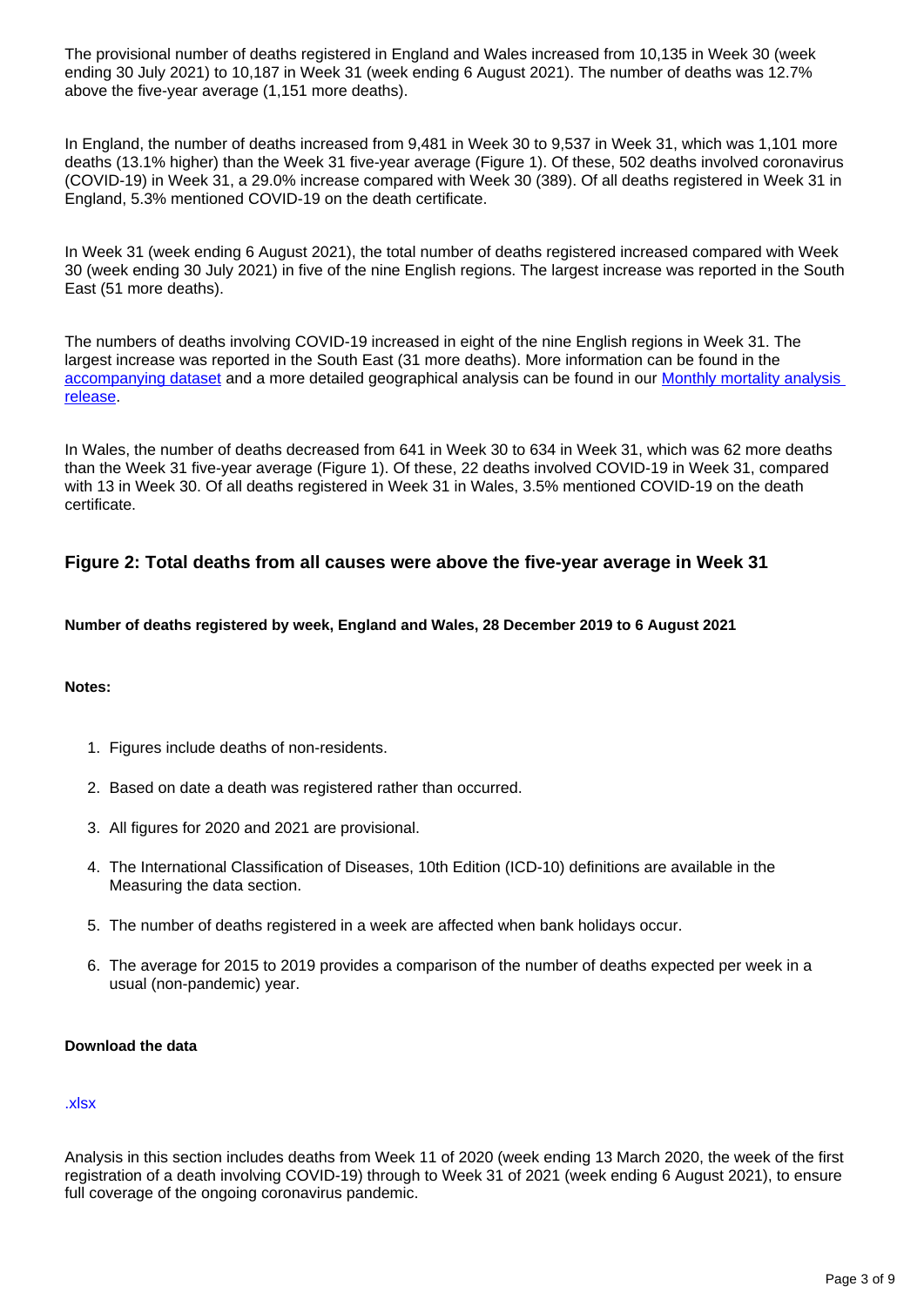Using the most up-to-date data we have available, the number of deaths from the week ending 13 March 2020 up to 6 August 2021 was 851,469 in England and Wales. Of these, 142,499 (16.7%) mentioned COVID-19 on the death certificate. During this period, the number of excess deaths above the five-year average was 107,177 deaths.

In England, the number of deaths between the weeks ending 13 March 2020 and 6 August 2021 was 798,467; of these, 134,337 deaths (16.8%) mentioned COVID-19. This was 103,116 deaths above the five-year average.

In Wales, the number of deaths for the same period was 51,962; of these, 7,964 deaths (15.3%) mentioned COVID-19. This was 5,182 deaths above the five-year average.

#### **More about coronavirus**

- Find the latest on [coronavirus \(COVID-19\) in the UK.](https://www.ons.gov.uk/peoplepopulationandcommunity/healthandsocialcare/conditionsanddiseases)
- [Explore the latest coronavirus data](https://www.ons.gov.uk/peoplepopulationandcommunity/healthandsocialcare/conditionsanddiseases/articles/coronaviruscovid19/latestinsights) from the ONS and other sources.
- All ONS analysis, summarised in our [coronavirus roundup.](https://www.ons.gov.uk/peoplepopulationandcommunity/healthandsocialcare/conditionsanddiseases/articles/coronaviruscovid19roundup/latest)
- View [all coronavirus data](https://www.ons.gov.uk/peoplepopulationandcommunity/healthandsocialcare/conditionsanddiseases/datalist).
- Find out how we are [working safely in our studies and surveys.](https://www.ons.gov.uk/news/statementsandletters/ensuringyoursafetyduringcovid19)

### **Figure 3: Deaths in Week 31 were above the five-year average in private homes, hospitals and care homes, but below the five-year average in other settings**

**Number of excess deaths by place of occurrence, England and Wales, registered between 7 March 2020 and 6 August 2021**

#### **Notes:**

- 1. Based on area of usual residence. Geographical boundaries and communal establishments are based on the most up-to-date information available.
- 2. Figures include deaths of non-residents.
- 3. Based on date a death was registered rather than occurred.
- 4. All figures for 2020 and 2021 are provisional.
- 5. "Other" includes deaths in communal establishments other than hospitals and care homes, in hospices, and that occurred "elsewhere". More information on the place of death definitions used is available in the accompanying dataset.
- 6. The average for 2015 to 2019 provides a comparison of the number of deaths expected per week in a usual (non-pandemic) year.

#### **Download the data**

[.xlsx](https://www.ons.gov.uk/visualisations/dvc1524/fig3/datadownload.xlsx)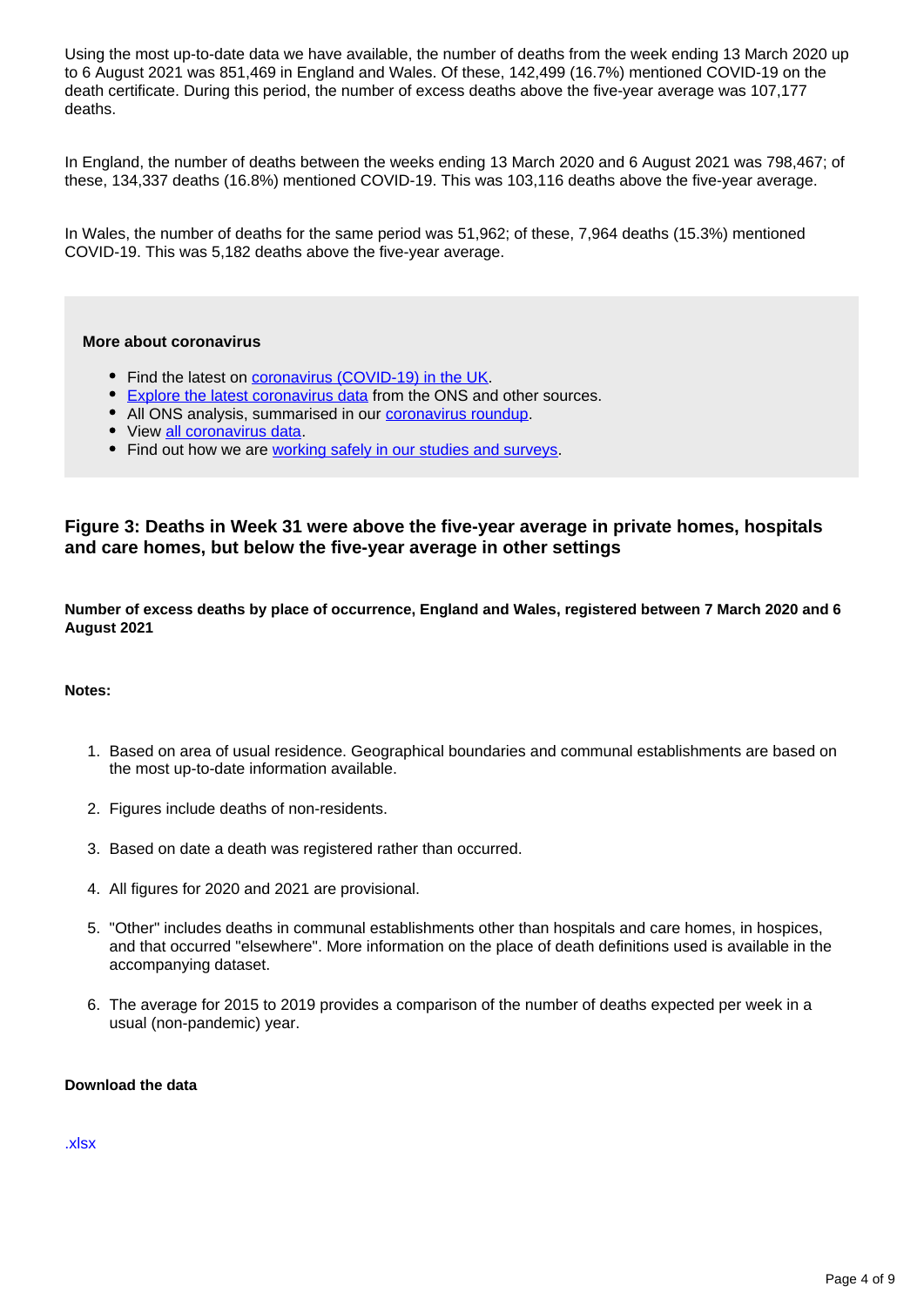In Week 31, the number of deaths in private homes was 32.4% above the five-year average (726 excess deaths); deaths within care homes were 6.1% above the five-year average (117 excess deaths) and deaths in hospitals were 7.9% above the five-year average (325 more deaths). Deaths in other settings were 2.0% below the fiveyear average (16 fewer deaths).

In addition, [more detailed analysis of excess deaths in England](https://www.gov.uk/government/statistics/excess-mortality-in-england-weekly-reports) is produced by Public Health England (PHE) on a weekly basis.

## <span id="page-4-0"></span>**3 . Deaths registered in the UK**

### **Figure 4: Deaths involving COVID-19 increased in the UK in Week 31**

**Number of deaths registered by week, UK, week ending 8 January 2021 to week ending 6 August 2021**

### **Notes:**

- 1. Figures include deaths of non-residents that were registered in each country.
- 2. Based on date a death was registered rather than occurred.
- 3. All figures for 2021 are provisional.
- 4. The International Classification of Diseases, 10th Edition (ICD-10) definitions are available in the Measuring the data section.
- 5. National Records of Scotland produces figures for Scotland with an updated back series. We update the back series until the end of the calendar year, therefore the UK total in 2021 may differ from previous weeks in 2021.
- 6. Northern Ireland Statistics and Research Agency produces figures for Northern Ireland.

#### **Download the data**

#### [.xlsx](https://www.ons.gov.uk/visualisations/dvc1524/fig4/datadownload.xlsx)

Across the UK, there were 11,589 deaths (all causes) registered in Week 31 (week ending 6 August 2021), which was 1,283 more deaths than the UK five-year average and 6 more deaths than in Week 30 (week ending 30 July 2021).

Deaths were above the five-year average in England (1,101 more deaths), Scotland (66 more deaths), Northern Ireland (66 more deaths) and Wales (62 more deaths). Of all deaths in the UK in Week 31, 609 involved coronavirus (COVID-19), 141 more deaths than in Week 30, a 30.1% increase.

In Week 31, England had the highest number of deaths involving COVID-19 with 502 deaths, followed by Scotland (51 deaths), Northern Ireland (31 deaths) and Wales (22 deaths).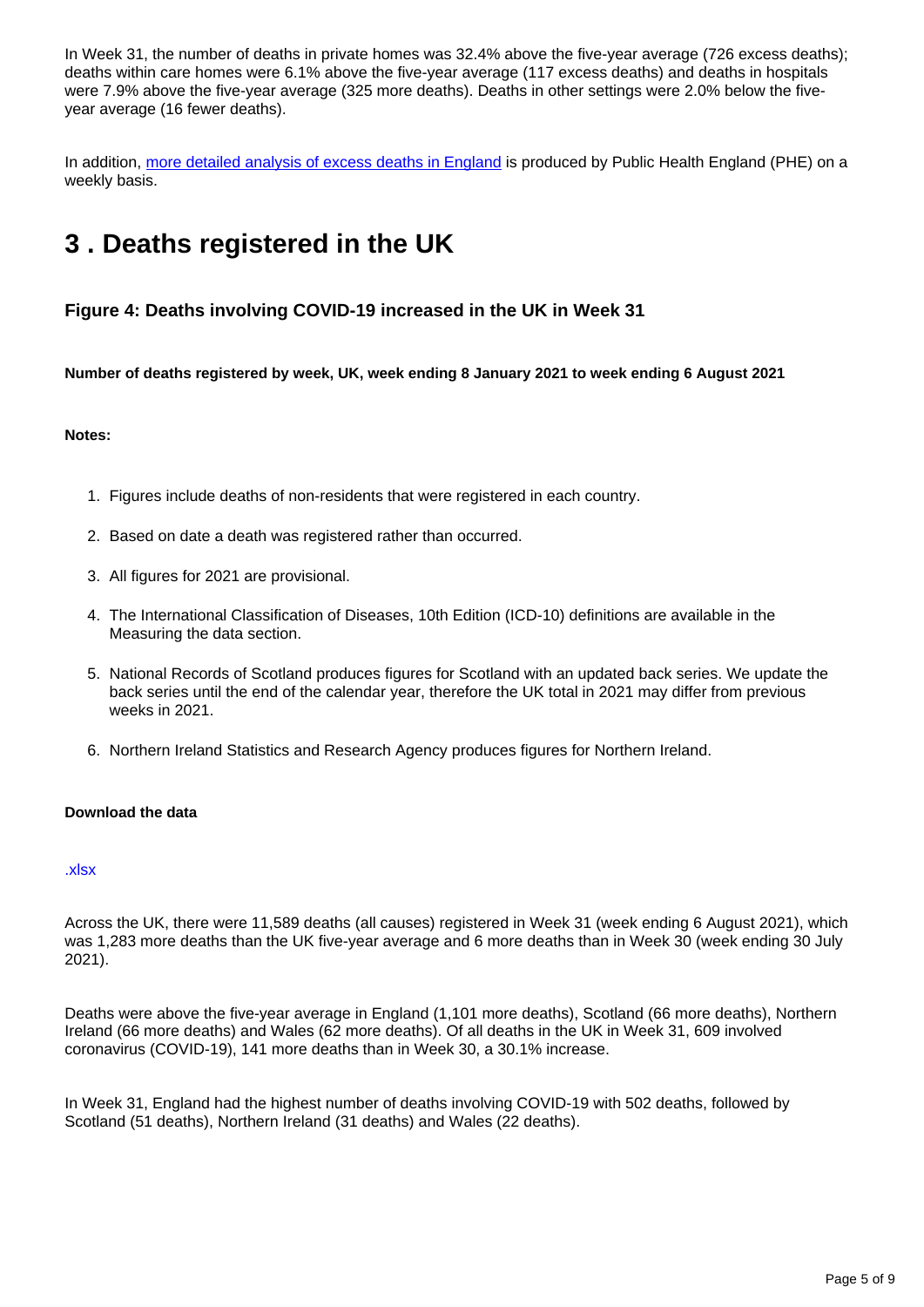## <span id="page-5-0"></span>**4 . Deaths data**

### [Deaths registered weekly in England and Wales, provisional](https://www.ons.gov.uk/peoplepopulationandcommunity/birthsdeathsandmarriages/deaths/datasets/weeklyprovisionalfiguresondeathsregisteredinenglandandwales)

Dataset | Released 17 August 2021

Provisional counts of the number of deaths registered in England and Wales, by age, sex and region, in the latest weeks for which data are available. Includes data on coronavirus (COVID-19) deaths.

### [Death registrations and occurrences by local authority and health board](https://www.ons.gov.uk/peoplepopulationandcommunity/healthandsocialcare/causesofdeath/datasets/deathregistrationsandoccurrencesbylocalauthorityandhealthboard)

Dataset | Released 17 August 2021

Provisional counts of the number of deaths registered in England and Wales, including deaths involving COVID-19, by local authority, health board and place of death in the latest weeks for which data are available.

[Number of deaths in care homes notified to the Care Quality Commission, England](https://www.ons.gov.uk/peoplepopulationandcommunity/birthsdeathsandmarriages/deaths/datasets/numberofdeathsincarehomesnotifiedtothecarequalitycommissionengland)

Dataset | Released 17 August 2021 Provisional counts of deaths in care homes caused by COVID-19 by local authority. Published by the Office for National Statistics (ONS) and Care Quality Commission (CQC).

[Care home resident deaths registered in England and Wales, provisional](https://www.ons.gov.uk/peoplepopulationandcommunity/birthsdeathsandmarriages/deaths/datasets/carehomeresidentdeathsregisteredinenglandandwalesprovisional)

Dataset | Released 17 August 2021 Provisional counts of the number of deaths registered of care home residents in England and Wales, by region. Includes data on coronavirus (COVID-19) deaths. Data are weekly and provisional.

Try the new way to filter and download these data:

- [Deaths registered weekly in England and Wales by age and sex: COVID-19](https://www.ons.gov.uk/datasets/weekly-deaths-age-sex?%3Auri=weekly-deaths-age-sex%2F)
- [Deaths registered weekly in England and Wales by region: COVID-19](https://www.ons.gov.uk/datasets/weekly-deaths-region/)
- [Death registrations and occurrences by local authority and place of death](https://www.ons.gov.uk/datasets/weekly-deaths-local-authority/)
- [Death registrations and occurrences by health board and place of death](https://www.ons.gov.uk/datasets/weekly-deaths-health-board/editions/time-series/versions?%3Auri=weekly-deaths-health-board%2Feditions%2Ftime-series%2Fversions%2F)

### <span id="page-5-1"></span>**5 . Glossary**

### **Coronavirus (COVID-19) deaths**

Coronavirus (COVID-19) deaths are those deaths registered in England and Wales in the stated week where COVID-19 was mentioned on the death certificate. A doctor can certify the involvement of COVID-19 based on symptoms and clinical findings – a positive test result is not required. Definitions of COVID-19 for deaths in Scotland and Northern Ireland are similar to England and Wales.

## <span id="page-5-2"></span>**6 . Measuring the data**

To meet user needs, we publish very timely but provisional counts of death registrations in England and Wales in our [Deaths registered weekly in England and Wales, provisional dataset](https://www.ons.gov.uk/peoplepopulationandcommunity/birthsdeathsandmarriages/deaths/datasets/weeklyprovisionalfiguresondeathsregisteredinenglandandwales). These are presented: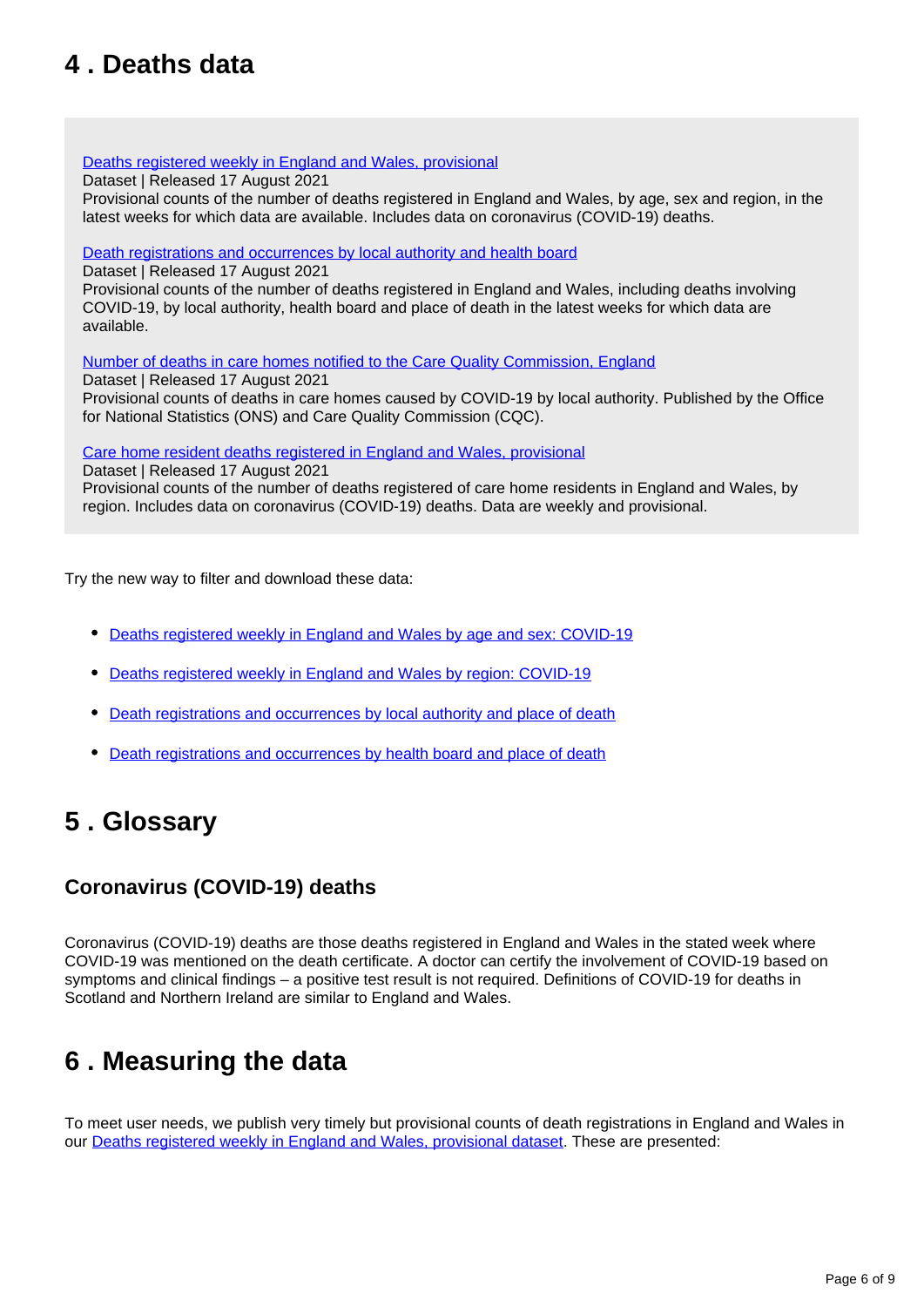- by sex
- by age group
- for regions (within England)
- for Wales as a whole

To allow time for registration and processing, figures are published 11 days after the week ends. Because of the rapidly changing situation, we also provide provisional updated totals for death occurrences based on the latest available death registrations, up to 14 August 2021.

### **Coronavirus**

This weekly release now provides a separate breakdown of the number of deaths involving coronavirus (COVID-19); that is, where COVID-19 or suspected COVID-19 was mentioned anywhere on the death certificate, including in combination with other health conditions.

If a death certificate mentions COVID-19, it will not always be the main cause of death but may be a contributory factor. This bulletin summarises the latest weekly information and will be updated each week during the pandemic.

### **Data coverage**

The data for 2020 are based on a 53-week year. Because the number of days in a week is seven, when there are 52 weeks we only cover 364 days of the 365 days in the year, which results in one remaining day each calendar year not included in the 52 weeks. With the occurrence of leap years, it is sometimes necessary to add a 53rd week to the end of the calendar, which was the case in 2020. This happens every five years – the last time there was a Week 53 was in 2015. Given the low frequency of Week 53, it is more appropriate to compare the 2020 figures with the average for Week 52 than to compare it with a single year from five years previous. View more detail on the [data coverage for the weekly deaths bulletin](https://www.ons.gov.uk/peoplepopulationandcommunity/birthsdeathsandmarriages/deaths/methodologies/coronavirusandmortalityinenglandandwalesmethodology).

Influenza and pneumonia has been included for comparison in the [accompanying dataset](https://www.ons.gov.uk/peoplepopulationandcommunity/birthsdeathsandmarriages/deaths/datasets/weeklyprovisionalfiguresondeathsregisteredinenglandandwales) as a well-understood cause of death involving respiratory infection that is likely to have somewhat similar risk factors to COVID-19.

### **Registration delays**

This bulletin is based mainly on the date deaths are registered, not the date of death, because of the time taken for a death to be registered. Deaths in England and Wales are normally registered within five days, but there can be a considerably longer delay in some circumstances, particularly when the death is referred to a coroner. More information on this issue can be found in our [impact of registration delays](https://www.ons.gov.uk/peoplepopulationandcommunity/birthsdeathsandmarriages/deaths/articles/impactofregistrationdelaysonmortalitystatisticsinenglandandwales/2019) release.

We have developed a [statistical model to estimate the number of deaths likely to have occurred in each week,](https://www.ons.gov.uk/peoplepopulationandcommunity/birthsdeathsandmarriages/deaths/methodologies/predictingtotalweeklydeathoccurrencesinenglandandwalesmethodology) based on previous experience of the pattern of registration delays, including the effects of bank holidays. Results are shown in the "Estimated total deaths 2021" tab of the [accompanying dataset](https://www.ons.gov.uk/peoplepopulationandcommunity/birthsdeathsandmarriages/deaths/datasets/weeklyprovisionalfiguresondeathsregisteredinenglandandwales).

### **Classification codes**

From the week ending 26 February 2021 (Week 8), new International Classification of Diseases (ICD-10) codes for COVID-19 issued by the World Health Organization (WHO) were implemented for deaths involving COVID-19. View more detail about the [additional classification codes for COVID-19.](https://www.ons.gov.uk/peoplepopulationandcommunity/birthsdeathsandmarriages/deaths/methodologies/coronavirusandmortalityinenglandandwalesmethodology)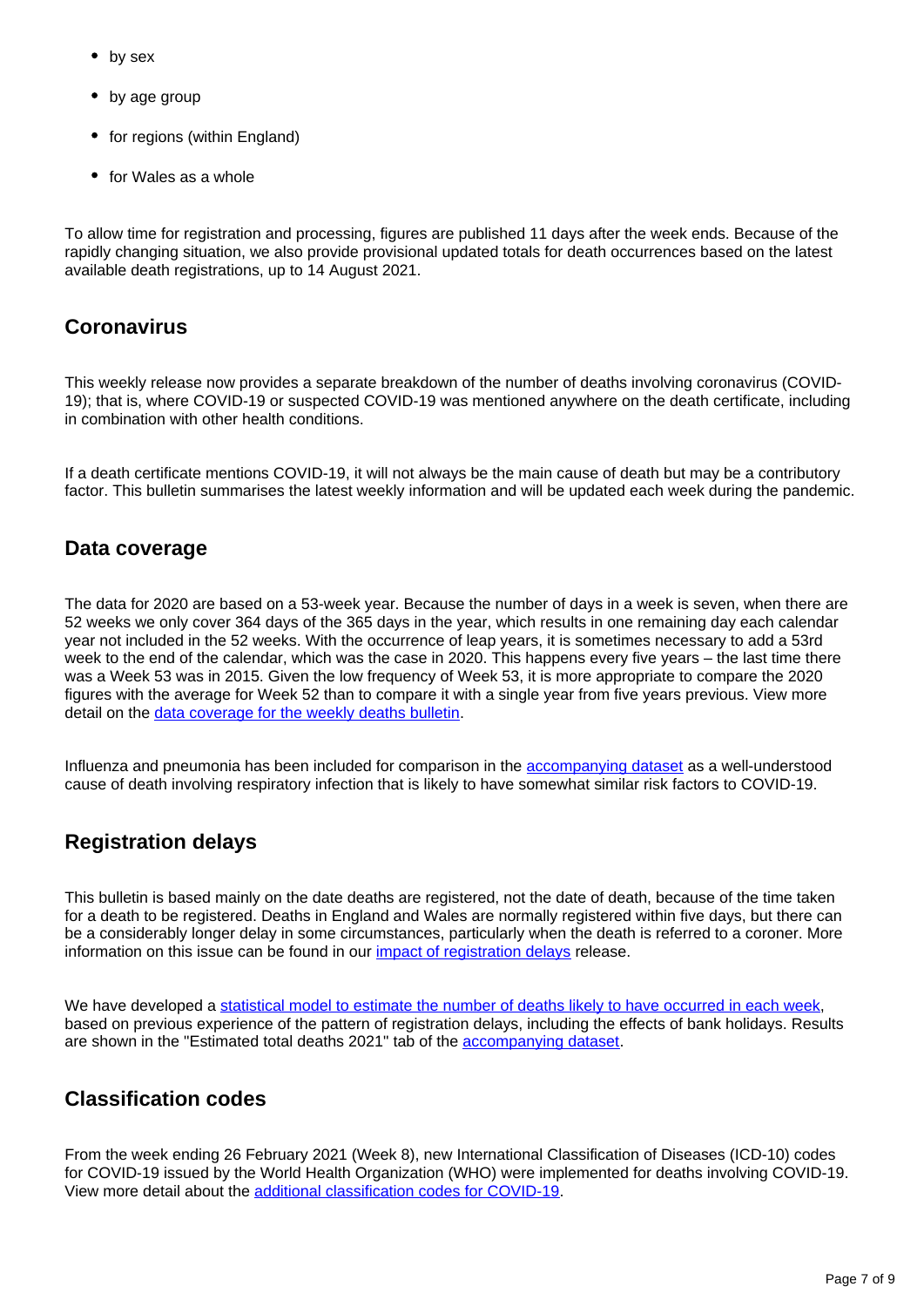We will publish accompanying articles periodically, giving enhanced information such as age-standardised and age-specific mortality rates for recent time periods and breakdowns of deaths involving COVID-19 by associated pre-existing health conditions.

Our [User guide to mortality statistics](https://www.ons.gov.uk/peoplepopulationandcommunity/birthsdeathsandmarriages/deaths/methodologies/userguidetomortalitystatisticsjuly2017) provides further information on data quality, legislation and procedures relating to mortality and includes a glossary of terms.

## <span id="page-7-0"></span>**7 . Strengths and limitations**

### **Comparability**

These weekly figures are for England and Wales only (as this is the Office for National Statistics' (ONS) legal remit). They are from the formal death registration process and may include cases where the doctor completing the death certificate diagnosed possible cases of coronavirus (COVID-19), for example, where this was based on relevant symptoms but no test was conducted. The ONS figures are different from the daily surveillance figures on [COVID-19 deaths](https://coronavirus.data.gov.uk/) published by the Department of Health and Social Care (DHSC) on GOV.UK, which are for the UK as a whole and its constituent countries.

From 29 April 2020, the DHSC published improved data for England from Public Health England (PHE) to include a count of all deaths, regardless of location, where a positive COVID-19 test was confirmed. Previously, only confirmed COVID-19 deaths in hospitals were reported. This improved the comparability with figures for Scotland, Wales and Northern Ireland, where deaths outside of hospitals were already being included, and ensured that the UK-wide series had a shared and common definitional coverage. View the [ONS statement](https://www.ons.gov.uk/news/statementsandletters/thedifferentusesoffiguresondeathsfromcovid19publishedbydhscandtheons) for more detail on these data changes.

On 12 August 2020, the PHE data series was revised to include deaths of positively tested individuals where the death occurred within 28 days, and deaths within 60 days of a positive test. The [technical summary \(PDF, 854KB\)](https://assets.publishing.service.gov.uk/government/uploads/system/uploads/attachment_data/file/916035/RA_Technical_Summary_-_PHE_Data_Series_COVID_19_Deaths_20200812.pdf) provides more detail on these changes.

View more detail on the [differences in definitions of COVID-19 deaths between sources](https://www.ons.gov.uk/peoplepopulationandcommunity/birthsdeathsandmarriages/deaths/methodologies/coronavirusandmortalityinenglandandwalesmethodology) and [differences in](https://www.ons.gov.uk/peoplepopulationandcommunity/birthsdeathsandmarriages/deaths/methodologies/coronavirusandmortalityinenglandandwalesmethodology)  [definitions of COVID-19 deaths in care homes.](https://www.ons.gov.uk/peoplepopulationandcommunity/birthsdeathsandmarriages/deaths/methodologies/coronavirusandmortalityinenglandandwalesmethodology)

### **Quality**

More quality and methodology information on strengths, limitations, appropriate uses, and how the data were created is available in the [Mortality statistics in England and Wales QMI.](https://www.ons.gov.uk/peoplepopulationandcommunity/birthsdeathsandmarriages/deaths/methodologies/mortalitystatisticsinenglandandwalesqmi)